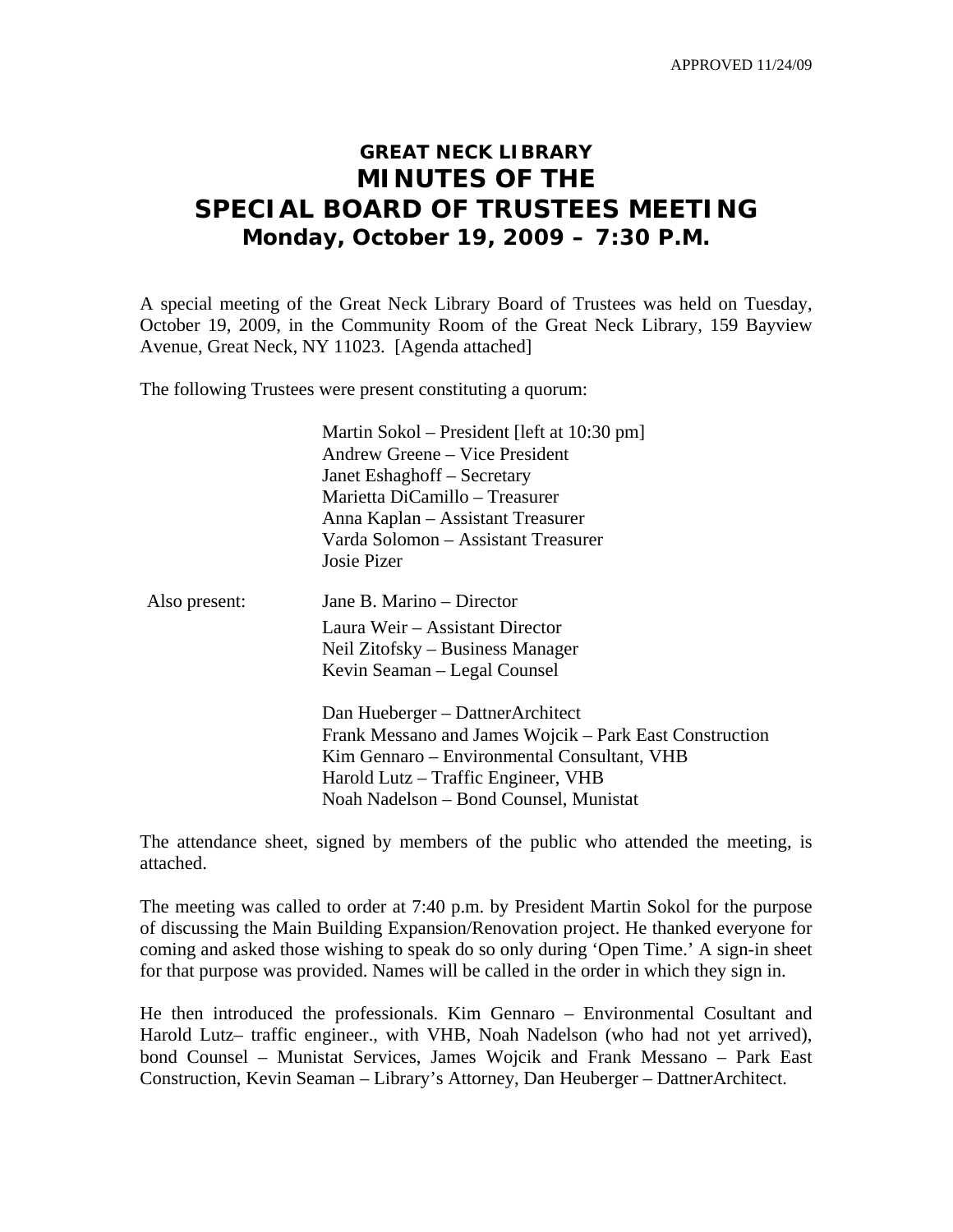Trustee Solomon began by asking Mr. Hueberger to give a quick review of the cost updates. He explained that these were updates to the budget. Last time around he and Park East presented cost estimates for each option independent of each other and they came up with numbers that were very close. Since then, at the Board's direction, they got together and reconciled the numbers and accounted for the differences. The numbers presented tonight are joint and final estimates at this point.

*\_\_\_\_\_\_\_\_\_\_\_\_\_\_\_\_\_\_\_\_\_\_\_\_\_\_\_\_\_\_\_\_\_\_\_\_\_\_\_\_\_\_\_\_\_\_\_\_\_\_\_\_\_\_\_\_\_\_\_\_\_\_\_\_\_\_\_\_\_\_\_\_\_\_\_\_\_\_\_\_\_\_\_\_\_\_* 

Trustee Solomon continued that she liked Plan B but was surprised at the cost and was concerned whether the community can afford it at this time. She asked if there was anything that could be done to make it less expensive. The architect stated that to reduce by dollars, the building would be losing functionality and programs. The other way to go would be to come up with another option. He proposed instead of Option B to go to Option C and he would try to reduce the cost by 5% to 10%. He is confident that he can make a great scheme out of Plan C as well, but it would be a different building.

For the purpose of understanding, Attorney Kevin Seaman asked Mr. Heuberger to provide the estimated hard costs of each design option.

Option A costs \$13.5 plus \$1.5 million in soft costs for FF&E totaling \$15 million Option B \$22.5 million plus \$2.2 in soft costs (FF&E) totaling \$24.7 million Option C \$20.25 plus \$2.2 in soft costs for FF&E totaling \$22.5 million.

The Project cost will ultimately include hard costs and soft costs. The hard costs are the cost of the physical building without the Furniture, Fixtures and Equipment (FF&E). Soft costs are the cost of land (which does not apply in the Library's case), professional fees, architect & and construction manager's fees, legal fees, filing fees, site plan approval studies, financing, temporary relocation, building permit, testing. These add up to about 20-25% of the hard costs.

Trustee Solomon was also concerned about the copper exterior since the building is sited close to salt water. Mr. Heuberger stated that the general rule in construction is you can go cheap and things won't last and have to be replaced, or spend a little more money up front and build something more durable The selection of materials for this project is done with that in mind. Once constructed, it will receive very relatively little maintenance. Secondly, the library is in a marine environment, and certain amount of environmental degradation will occur. So the materials chosen, like the copper and the stone, are materials that resist fairly well. The choice of copper is long lasting and appropriate material for the sight in terms of blending into the environment and is visually soft in appearance, and light weight and flexible. The stone ties into the retaining walls on site, the existing stones on the building, and it anchors the building to the ground. These are decisions that went into choosing the material for the building. It is not just aesthetics but has to do with construction, credibility and departmental issues.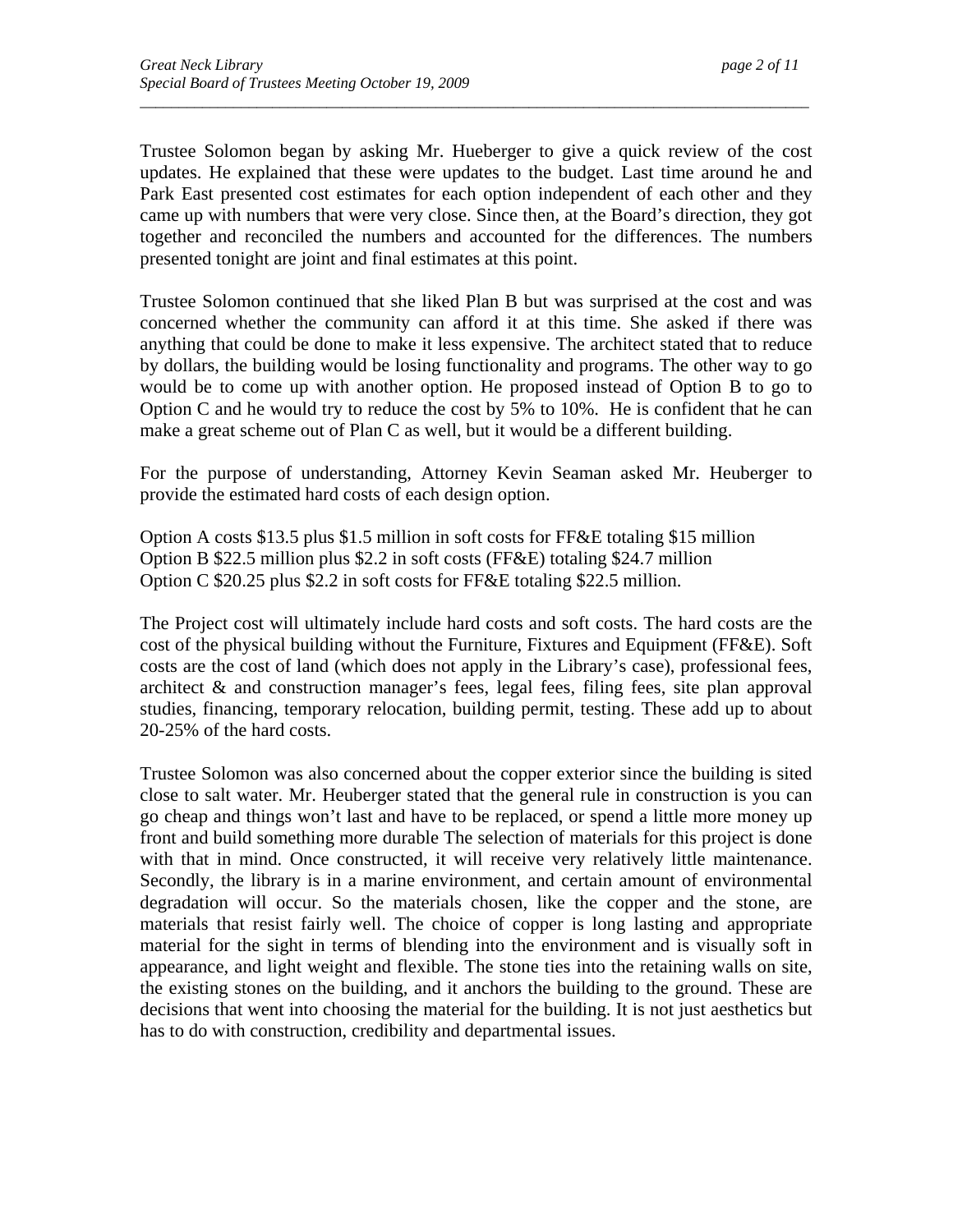Trustee Pizer pointed out that FAQ handouts were available for the public to take. they contain questions and answers based on the questions from the public over the last 31/2 - 4 months..

*\_\_\_\_\_\_\_\_\_\_\_\_\_\_\_\_\_\_\_\_\_\_\_\_\_\_\_\_\_\_\_\_\_\_\_\_\_\_\_\_\_\_\_\_\_\_\_\_\_\_\_\_\_\_\_\_\_\_\_\_\_\_\_\_\_\_\_\_\_\_\_\_\_\_\_\_\_\_\_\_\_\_\_\_\_\_* 

Mr. Seaman in introducing Kim Gennaro, said that before the referendum, the environmental issues under SEQRA must be completed, and that Kim is very experienced in doing these studies. He then asked her to relate briefly what she will be doing on behalf of the library and its constituency.

She stated that VHB was retained by the Library to evaluate the environmental impact of the project, as well as to assist the Board to get approvals through the Town of North Hempstead, the New York Sate Department of Environmental Conservation and any other agencies involved in the process, and with anything relating to the Zoning Board of Appeals, the Town Board and traffic. VHB will prepare all environmental documents in accordance with State and County laws and evaluate traffic on the impact of the project being proposed. Before the Board goes to referendum, the review under the State Environmental Quality Review Act (SEQRA) must be completed. A listing of criteria to be covered in the so called short form analysis under SEQRA is: soil on property, ground water, wetland that adjoins the property in concert with State Department of Environmental Conservation. The firm will look at local land uses plan, and zoning ordinances to ensure that the proposed project complies with Town zoning codes. They will also prepare parking and traffic analysis.

When asked how long she anticipated the process would take, she replied that the process is contingent on the agencies involved so it is difficult to put a time frame on the scope of her work. She had worked closely with the DEC in 2004 on the previous proposed plan which was considerably larger and they issued a determination of non-jurisdiction which meant that the-then proposed project was at the limit of the DEC's jurisdiction and no permit was required. Preliminary discussions with the Town of North Hempstead also took place as well as with the Town planning commissioner.

Mr. Seaman asked her to explain the "Lead Agency" concept. The Lead agency for the action is the agency with the greatest discretion over the action. Back in 2004 the Board was going to act as "Lead Agency." It is a formal process under State Law, but it was not officially kicked off. In the preliminary discussions back then, there appeared to be no objections to the Library Board of Trustees serving as "Lead Agency" and being responsible to carry out the entire process.

When asked if she anticipated any major road blocks environmentally in going forward, she replied that based on the plans seen and plans valuated in the past, she did not see any obstacles, although they had not completed their analysis at that time.

Mr. Seaman next introduced Noah Nadelson of Munistat Services, who briefly explained his role in advising the Board: He is working with the Business Manager on the cost of the project. After the referendum, he will be assisting with financing, sending out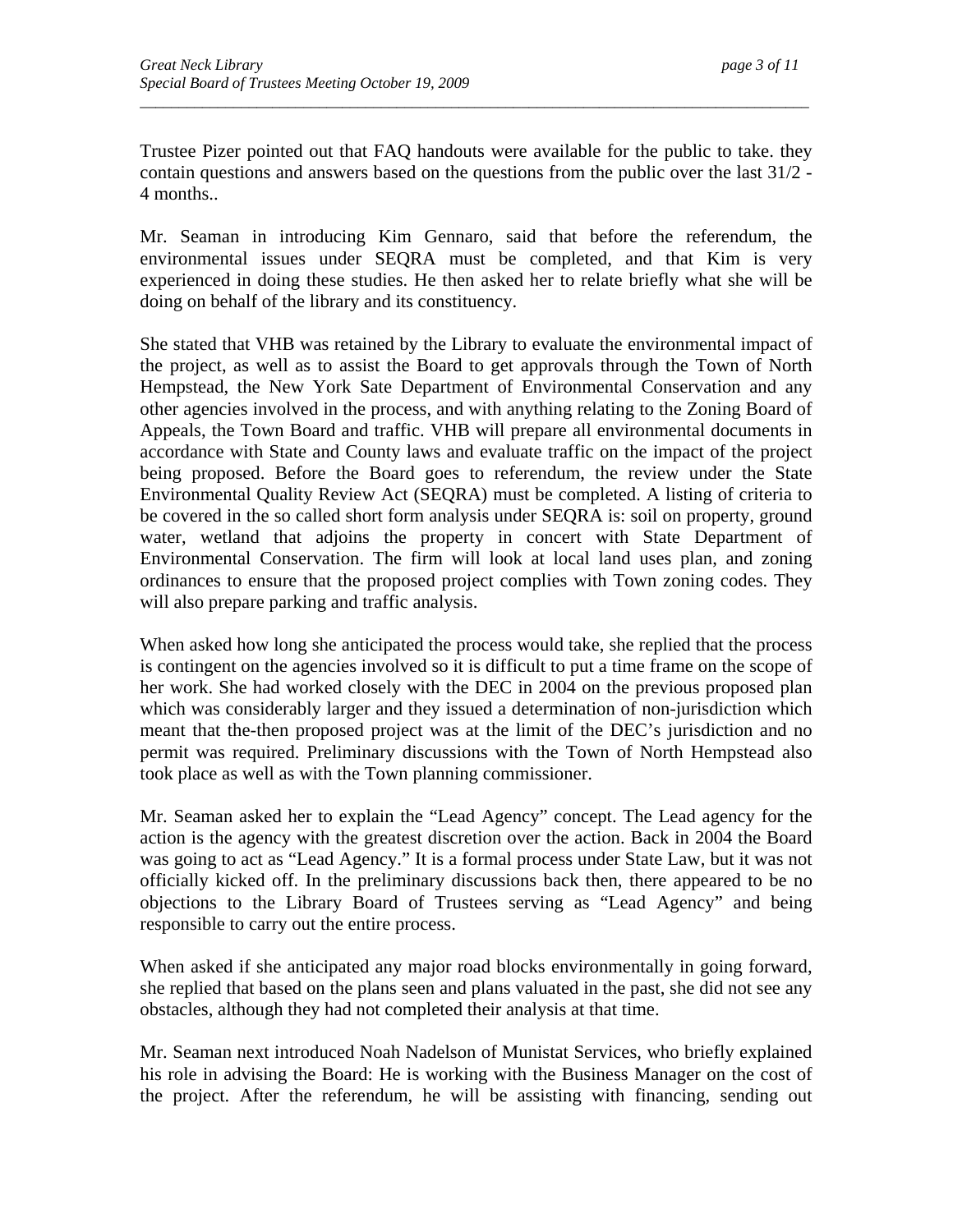requests for proposals to various banks and helping the Board to choose the best method of financing, which right now is the Dormitory Authority of the State of New York. As a Free Association Library, the Library does not have the ability to sell bonds on its own so someone is needed to get the loan on its behalf. So he will be assisting with the application process.

*\_\_\_\_\_\_\_\_\_\_\_\_\_\_\_\_\_\_\_\_\_\_\_\_\_\_\_\_\_\_\_\_\_\_\_\_\_\_\_\_\_\_\_\_\_\_\_\_\_\_\_\_\_\_\_\_\_\_\_\_\_\_\_\_\_\_\_\_\_\_\_\_\_\_\_\_\_\_\_\_\_\_\_\_\_\_* 

 The next professional that Mr. Seaman called on was Park East Construction which will be overseeing the construction, making sure that the architect's plans, specifications and drawings are being carried out. They will act as a conduit between the Board and the contractors and the architect and contractors. He introduced James Wojcik from Park East Construction and asked him to explain his role in the process for the benefit of the public. Park East has been working on Long Island for over 20 years and Frank Messano, registered architect, will be involved with the day to day process of the project to make sure that the owner gets what they paid for. They will assist with the value engineering process once a scheme is selected. When the Board sets that figure, they will try to meet that figure and keep the building within line with the architect's original design.

Frank Messano said that the value engineer systems can offer reductions in cost. An example is in the mechanical system. There are several systems with different costs, some can cost more or less, so they will value the costs and make a decision.

Trustee Eshaghoff asked the architect what is the difference in construction time between Option B and C? Mr. Heuberger replied that it is about the same duration between 18 to 24 months.

Trustee DiCamillo requested of the architect to identify the corrections in the updated document as posted on the Library's website, and that a report on what the corrected numbers are on the affected pages be sent to the Trustees. Mr. Heuberger indicated that the only figures that were changed were in the gross square footage. For example, the bathroom and the mechanical room were broken out separately instead of being lumped together with each area having its own measurements. No changes were made in the size of the building. Library Director Jane Marino has copies of these revisions which she will provide to the Board

On the matter of the differences in the site development plan in the square footage, the architect assumed it was a mistake. There was an error in the parking count and now both numbers are reconciled. The acoustical report requesting feedback from library personnel regarding noise problem in the library has now been accomplished. This was done as standard due diligence to see if anything was going to be problematic. All the equipment will be replaced. For instance, if there were severe vibration problems affecting the building itself, we would have wanted to know about it. Because of the site of the library and surrounding residential properties, no mechanical equipment of any size will be on the roof and would not be visible by the surrounding properties. The cooling tower would be housed technically outside the building but it would be in a room which is within the building.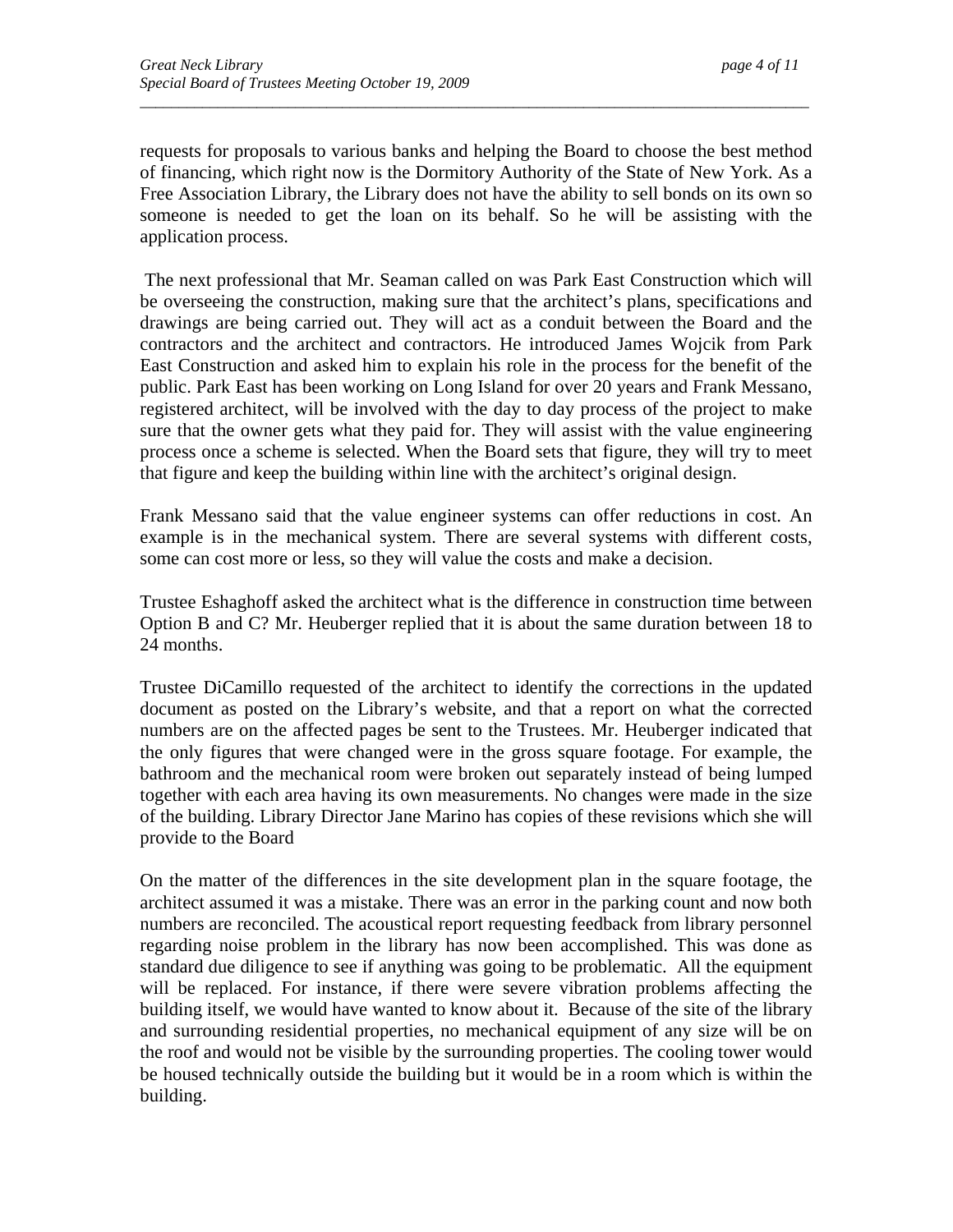On the issue of parking, Trustee DiCamillo wanted to know why variances were sought for 198 spaces when only 161 spaces are required. On-street parking is a negotiable number. Currently, there are 98 spaces which Mr. Heuberger wants to keep as intact as possible because it is a nice parking lot. Those spaces were designed when building was built and they are narrower than the code requires today. But as long as we keep the existing layout, it is grandfathered. The 15 new spaces would be code compliant

*\_\_\_\_\_\_\_\_\_\_\_\_\_\_\_\_\_\_\_\_\_\_\_\_\_\_\_\_\_\_\_\_\_\_\_\_\_\_\_\_\_\_\_\_\_\_\_\_\_\_\_\_\_\_\_\_\_\_\_\_\_\_\_\_\_\_\_\_\_\_\_\_\_\_\_\_\_\_\_\_\_\_\_\_\_\_* 

In addition to on-street parking, there is the option of using the GNWCP site and discussions have taken place with Mayor Samansky of the Village of Saddle Rock for temporary overflow but this will require the cooperation of everyone. This is the biggest zoning issue. 90% of the parking lot run off is currently going into the pond. Big concrete tubings that will separate sediment and oil from the water before returning to the ground will be buried under the parking lot

On the subject of tree removal, Trustee DiCamillo asked why does Option C parking require 23 trees to be removed while Option B parking only nine trees? Three options were done: (a) keeping the spaces the way they are now (b) adding 15 spaces by taking down 9 trees, (c) adding 21 new spaces by taking down 23 trees.

Trustee DiCamillo asked the architect to explain the 5,000 sq ft discrepancy. This apparently resulted from the garage not being counted. The correct numbers are Option A 47,000 sq ft (size of existing building), Option B is 60,000 sq ft and Option C is 57,000 sq. ft. He went on to explained that the formula used to allocate space to staff was by adding everyone's time and divide that by the number of imaginary full persons and that came up with 75 fulltime employees (FTE). Not everyone would be in the building at the same time so layout has to do with departmental interviews of staff, how they work, how many seats they need and then they came up with that number. Staff area in Option B and Option C is less than is in present building. Space was reallocated for more efficient use.

Trustee Greene also explained that the difference between Option B and C is the elimination of the mezzanine which was principally for the young adult population. He asked if there were any suggestions as to what could be done to satisfy spacing for young adults. Mr. Heuberger had done three different versions of Option B to show the flexibility of the various spaces. Several areas were identified for the young adults. One was adjacent to the reference and adult departments, another adjacent to children's area and levels and the third on the mezzanine. The other alternative would be to share space currently used by children.

The Library Director asked what the smallest acceptable space is for young adults if mezzanine is eliminated. The architect replied that from 800-1,000 sq ft and if the program is very popular 800 sq ft would be too tight. As a visual concept, he used the size of the current multi-purpose room which is about 400 sq ft and doubled that space.

Mr. Seaman stated that for a house assessed for a \$1 million, the average cost to the homeowner would be an additional \$95 in library taxes per year on a \$27.5 million bond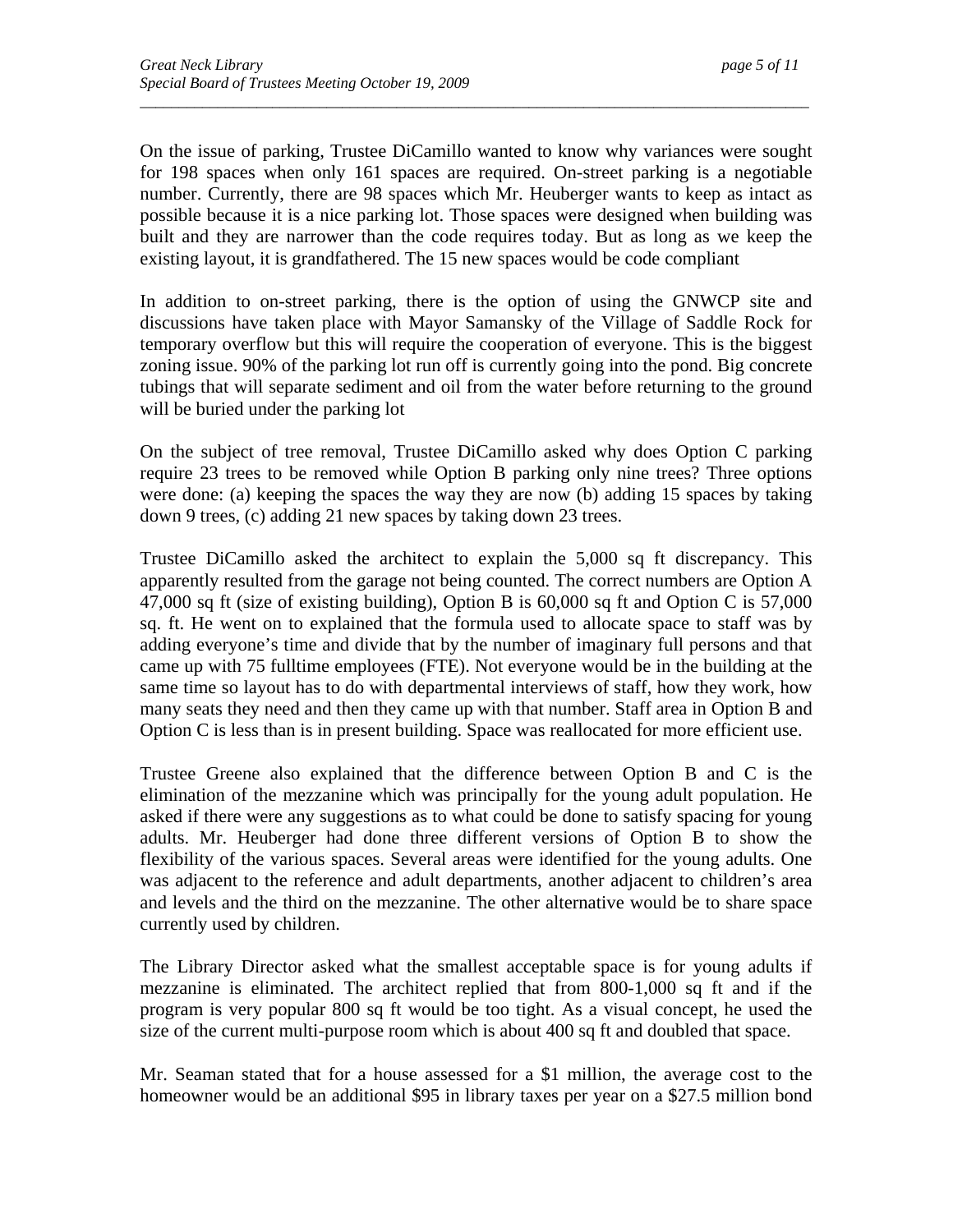and \$52 a year on the \$15 million bond. He inquired of Mr. Nadelson how he computed that number without knowing the interest rate for the financing or the length of the bond. Can those numbers be relied on, or are they overly or under stated? Mr. Nadelson replied that it was a conservative estimate based on current market conditions.

*\_\_\_\_\_\_\_\_\_\_\_\_\_\_\_\_\_\_\_\_\_\_\_\_\_\_\_\_\_\_\_\_\_\_\_\_\_\_\_\_\_\_\_\_\_\_\_\_\_\_\_\_\_\_\_\_\_\_\_\_\_\_\_\_\_\_\_\_\_\_\_\_\_\_\_\_\_\_\_\_\_\_\_\_\_\_* 

Mr. Seaman asked the architect what plan he was recommending to the Board. Dan responded that he was hired to satisfy a programmatic requirement design for an efficient building and that Option B meets and answers all the task in spirit and task. Option A does not meet those requirements. Option C does with some subtractions. Option C has 3,000 sq ft less than Option B and it is the area designed for the teens and program room and story hour room. This will mean sharing space in a multi purpose room as is the case today.

Trustee Pizer: In what phase will the Board talk about alternative design and square footage for each individual space? The schematic design will begin after the referendum and site plan approval. Another suggestion was made that there could be a fourth design, Option D. Mr. Heuberger at that point asked the Board to give him a budget and he will come up with a design.

Trustee DiCamillo asked why the cost of this project is out of line with some of the other projects. in the area e.g. Manhasset Public Library which came in at \$17.8 million. Mr. Heuberger was not familiar with that project, but stated that some factors will make a building more expensive than others: type of site location, the difficulty of getting in construction equipment on site, environmental concerns, a sloped or flat site, new building or a bigger building factor into the cost. The unit cost is \$350 per sq ft for these buildings. He gave an example of a one or two-story office building off the L.I.E., flat site, a simple box, simple mechanical controls, it would cost \$200 per sq ft to build. We are designing a sophisticated building which requires sophisticated air, light, complicated controls, and a lot of furniture.

The question came up on why Radiant slabs are been used instead of carpeting. Radiant slabs primarily are intended for the children's area flooring but if affordable will be used in other areas of the building. They are less costly. These floor slabs have tubings through which hot water runs and instead of radiator or warm air through the ducts, it warms up the floor and hot air rises and which means the boiler runs less, and it is more comfortable and efficient. The initial installation cost will be higher that the standard perimeter or forced air system.

Trustee Pizer asked about the price for skylights and if we were to cut back on the amount what would be the cost. Frank Messano replied that in Option B and C the cost was \$355,000. Dan said that there maybe other areas not yet identified and once we have the scope and the budget we may identify other savings.

Trustee Eshaghoff: Once we choose a plan and decide on the exterior, can we have input fine tuning the size of the rooms? Yes!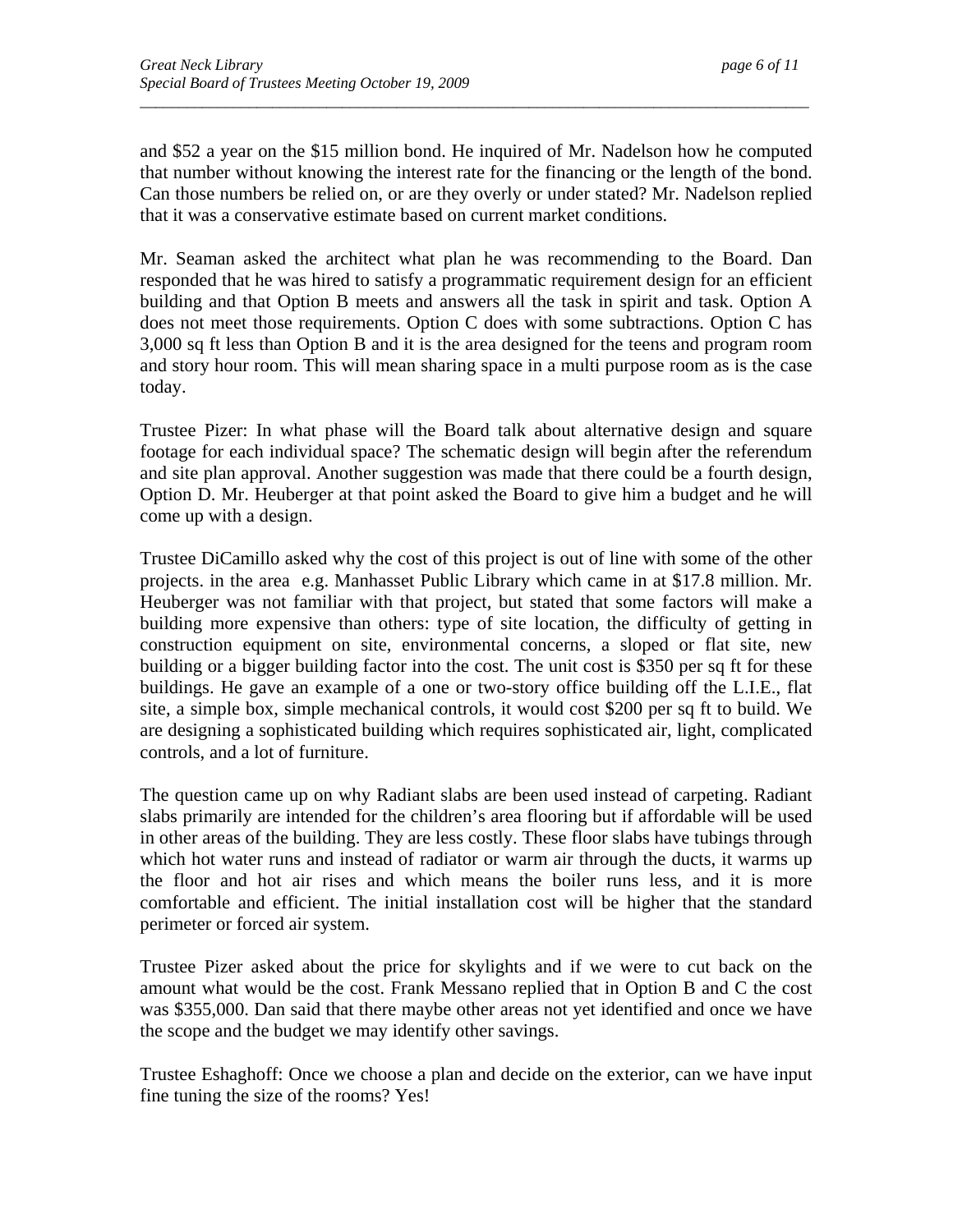Kevin Seaman clarified that at the referendum, the electorate will be voting on the amount to be financed and not on the plan itself. The Board is currently determining the plan.

*\_\_\_\_\_\_\_\_\_\_\_\_\_\_\_\_\_\_\_\_\_\_\_\_\_\_\_\_\_\_\_\_\_\_\_\_\_\_\_\_\_\_\_\_\_\_\_\_\_\_\_\_\_\_\_\_\_\_\_\_\_\_\_\_\_\_\_\_\_\_\_\_\_\_\_\_\_\_\_\_\_\_\_\_\_\_* 

Trustee Greene: In terms of process, should we go to referendum first which fixes the budget and essentially the scope of the project? Or, do you go for site plan approval which conceivably could affect the scope of the project because something may come up to do with remedial work on site. From architect's perspective, we should go to site plan approval first as it impacts on the scope. The drawings we have now are sufficient for site plan approval but because we are requiring variances there might be additional information that the Town might require.

Trustee Greene: If we start tomorrow how long would the process take? Kim said that she could not tell because of the many variables to the process. SEQRA process involves working with different agencies, and the NYSDEC, to get letter of non jurisdiction and we have to go back to them with new plans, also the Town of North Hempstead for approvals, and environmental reviews and traffic analysis. She approximates this between 6-8 months. Kevin interjected that from his experience it takes from anywhere between five to eight months. His attitude has always been to first get referendum approval before start spending money. If turned down what is point of whole exercise. However, in this case, it is a bit different and there is concern about site plan approval so he was not taking hard line as to recommendation of getting referendum before you start. The community is very supportive of its library and if the Board provides a compelling case why they need this expansion and construction, and he is confident of passage of the referendum. For the sake of time, it might be better moving forward with the Town and then the referendum takes place next spring.

Trustee Kaplan asked if any documents issued the previous time around could be helpful now. Kim responded that she needs a new plan which has to be resubmitted. She cannot start work until she has a plan. She cannot proceed with parking and traffic analysis which is contingent on gross square footage.

## **OPEN TIME**

Trustee DiCamillo requested that, although we do not normally put in public comments in the Minutes, the comments this evening are very important, and a synopsis of all the public comments be included in the Minutes of this meeting.

Herb Finkston: What happens to all of us for two years when the library is closed for construction? How will the three branches continue to accommodate the community's needs when they can't do that now without the Main Library? Can other libraries be used? The Library Director explained that she plans to evaluate the items at Main that are heavily used. Alternate site will be found that will operate as a fourth branch during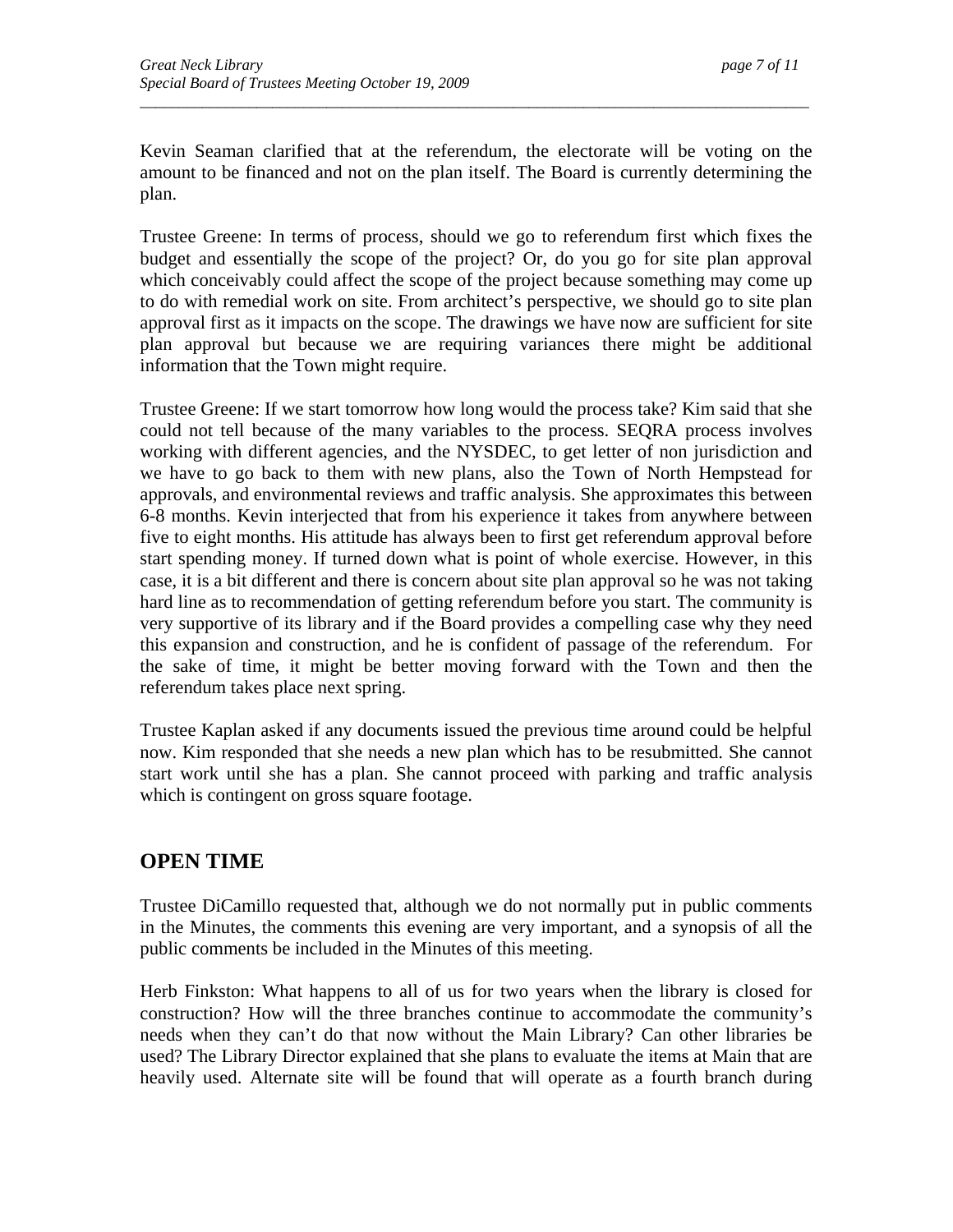construction period. Some books will be placed in storage as well as the inter-library loan service will be utilized.

*\_\_\_\_\_\_\_\_\_\_\_\_\_\_\_\_\_\_\_\_\_\_\_\_\_\_\_\_\_\_\_\_\_\_\_\_\_\_\_\_\_\_\_\_\_\_\_\_\_\_\_\_\_\_\_\_\_\_\_\_\_\_\_\_\_\_\_\_\_\_\_\_\_\_\_\_\_\_\_\_\_\_\_\_\_\_* 

Leslie Kahn: If existing library is redone, space will be lost because of ADA code. What is the cost to do a referendum? If asked to vote on that sum of money, he would have difficulty in knowing what he is voting for. How can we get to the point where a decision is made on what we are going to vote on and how large and get environmental study done, all packaged together at the least cost and least time? Was the previous scheme thrown out because of parking?

Trustee Greene clarified that it was not thrown out but was 'dead in the water' and did not make it to the Board of Zoning and Appeals. Discussions have taken place with Mayor Samansky, in terms of his input, his Board and that of his community regarding the parking, size of the building, and height of each option. Town Supervisor Jon Kaiman called a meeting today with Trustee Sokol, Trustee Greene and Mayor Samansky at the Town Hall. No decisions were made at the meeting but it was for the purpose of an exchange of point of views about important issues, particularly parking. Trustee Greene left the meeting quite optimistic that an agreement will be reached that would be acceptable to everyone on the issue of parking and obtaining Town approval. He could not get into specifics. He thanked Mayor Samansky for coming to the meeting and making himself available to discuss the differences. Trustee DiCamillo requested a report of that meeting with Supervisor Kaiman, and also that in future it would be nice to send a confidential memo alerting Board of such meetings.

Kevin Seaman: The Referendum process involves the School District holding a special meeting on behalf of the Great Neck Library which is a Free Association Library. A public notice will be placed in the newspaper 45 days prior to the vote each week for seven weeks. The public will be duly apprised on what they will be voting on and the amount to be financed. The referendum is not an expensive process but under the Education Law it is conducted by the School District on behalf of the Library and voted on by the electorate of the School District.

Shirley Siegal: She provided copies of what she read in a written form to the Trustees. [attached]

Michael Currie: Does the cost for taxes include soft costs? Read engineer's report and very concerned about how much of building, as it currently stands, will still be operational even in Plan B, specifically a lot of the basic part of the building like the outside walls and footings and some of the major columns that do structural support. Have you yet looked at the structure that you are going to leave in place to see if it can take the increased load? Need borings to see if the structure along the pond side is still in good condition to ensure that the soil has not changed over the 40 years.

Mr. Heuberger responded that what will be left of the building is the exterior envelope and that he will be changing certain things on the exterior, like the glass, which is non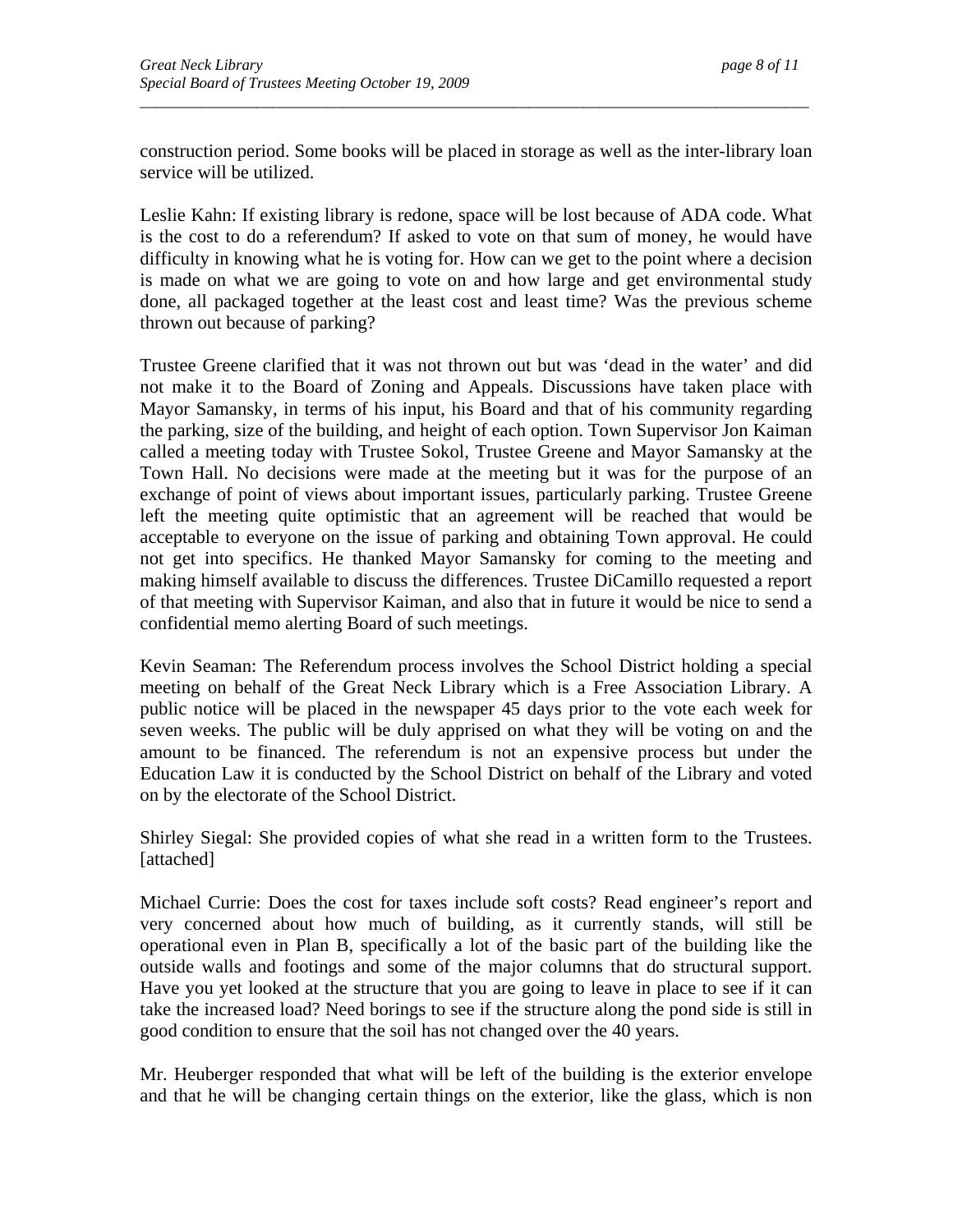performing at this point. The building inside will be left intact structurally except for two columns which will be removed. Parts of the façade will be taken down where the new building will be joined to the old building. All mechanical systems, plumbing system, and electrical system will be new. Although the project is at the concept level design, it is not quite finished but very advanced. When he is doing the new part, it will be detailed down to the foundation. No substantial new loads will be added to the building. He has estimated a new foundation design based on the borings done four years ago for the previous scheme. Some additional borings will be done as due diligence at the schematic design stage. Based on information he has, he now feels satisfied and it is a good indicator of what will be required.

*\_\_\_\_\_\_\_\_\_\_\_\_\_\_\_\_\_\_\_\_\_\_\_\_\_\_\_\_\_\_\_\_\_\_\_\_\_\_\_\_\_\_\_\_\_\_\_\_\_\_\_\_\_\_\_\_\_\_\_\_\_\_\_\_\_\_\_\_\_\_\_\_\_\_\_\_\_\_\_\_\_\_\_\_\_\_* 

Stanley Romaine: In which plans does building move out to the present stairs? Both Plans B and C. Which plan has sloped floor of the community room? This has not yet been determined.

Ralene Adler: Had questions on safety in parking lot – what are the dimensions of spaces? Even though getting new building and more people, the parking lot will still be 40 years old? Except for the 15 new spaces no other spaces will adhere to current code. Current ADA code requires one spot for every 25 spaces and we currently have two on the parking diagram. Dan explained that there are 4. He outlined how the proposed plan for the sanitation truck to pick up the garbage would make the parking lot safer. She asked about the dimension between two lanes of parking? There are no dimensions in the parking lot for space size or distance between exiting cars that require at least 24 feet. Encouraged Board to visit Manhasset Public Library parking lot to see the good job done with safety, configuration, entrance and exiting. She is also concerned about the elevation with the 15 new spots from 22 ft to 11 ft – how will they be filled in and constructed? The diagram for the Great Neck Water Pollution Control District parking has a sign that says right turn in only and right turn out only. Who made that determination? Has suggestion for the Board that the information on library's website should be accurate. Where will vans and minibuses park. No allocation for vans and oversize vehicles. Currently they double park. Will traffic safety issue discussed in public? Trustee Pizer said she raised some important issues and requested she puts them in a written form for the Board.

Jean Pierce: Did not see many young people here and suspect they are satisfied. Very rarely see any young people at these meetings so the mothers must be happy with space they have. Great Neck values their trees greatly. Taking down 23 trees is not taken lightly. So please reconsider that. Voting machines cost \$10,000, at least \$2,000 per machine, and mailings to inform the public. Yet at the last meeting it was going to be too expensive to send out mailers which would cost \$5,000 to let the public know about upcoming meetings for a \$30 million expansion. At last meeting kept referring to the building as unsafe, falling down. If library has safety issues why is it still open to public? She asked the Business Manager how much money is set aside for maintenance and why has it not been used for maintaining the building? How can we trust this Board to oversee regular maintenance! She has been on a free tour on the lower level of the Library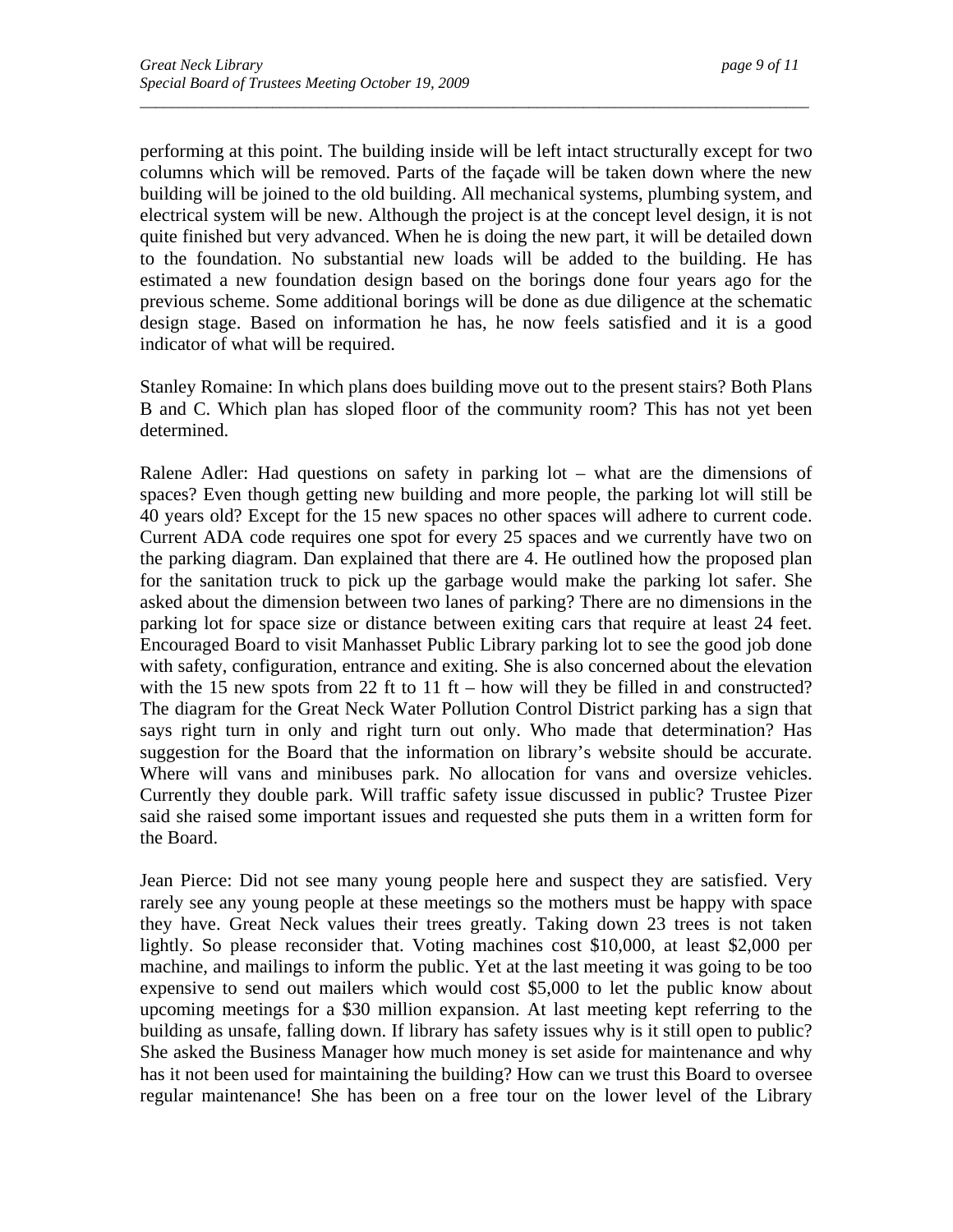without the Board's knowledge and was amazed how much space there is. Many rooms were packed high with old equipment. Get rid of these old equipment and you would have hundreds of square feet extra. What happens to the \$100,000 from Senator Craig Johnson and would like to know what you are going to do with it. Storage of books at Station Branch – just heard it had lost its lease and has to be relocated, that question has to be addressed

*\_\_\_\_\_\_\_\_\_\_\_\_\_\_\_\_\_\_\_\_\_\_\_\_\_\_\_\_\_\_\_\_\_\_\_\_\_\_\_\_\_\_\_\_\_\_\_\_\_\_\_\_\_\_\_\_\_\_\_\_\_\_\_\_\_\_\_\_\_\_\_\_\_\_\_\_\_\_\_\_\_\_\_\_\_\_* 

#### *President Sokol left at 10:30 p.m. and Vice President Greene took over chairing the meeting.*

Stanley Dacher: Have there been any discussions between the Trustees and the architect about the future of the Library in light of the fact that there are many articles showing that more and more people are downloading books without actually going to the Library? There are still copies of the Consumer's Guide to Literature and encyclopedias on the shelves – don't know when was the last time anybody has used them. There is a point in the future when the library will need less shelf space than it does now. Decision will have to be made whether we are having a library or community center. The community may like both in one building. Lots of space now devoted for Levels that gets used very few hours and not used for large part of the summer. If expanding space for teenage usage, there won't be very much usage except between the hours of three and five. There must be discussion as to what is the future of the library – do we need to expand due to electronic usages?

Naomi Penner: Plan B stands out in every way and less reference to the other plans. Closing the library – longer closer lesser use for the children; Plan B and C will take three years. \$95 for average home is currently 25% of what we pay now. I am here all the time, love this place, live for this place and few of us like that and I don't see the need to have the adult reading area expanded, don't see those places crowded. Reasoning is that Plan A would lose size of our collection and scope of our program. Everything is getting tiny. Started out with record albums then now it is CDs and DVDs – our books not going to look like they are today. Give fair thought to each plan instead of stuffing Plan B down our throat. The sooner we get this library up and running again, the happier she will be. Do not want Great Neck without a Main Library. Other libraries do not welcome us.

Rebecca Gilliar: Average turn out at Levels 3-4 students per workshop and information comes from Library's data. Eight week process in which staff survey was done. When given parameter how did you understand what percentage of building is used in what way? How much allocated to children, books on shelves, audiovisual room? What would happen to Technical Services, Levels? Did anyone tell you Children's programming use to take place in Levels space? Levels not functional most of the day. Concept of putting a librarian and books in Levels?

Stanley Seroka: Soft costs of 20% negotiated by Board and contract signed? In his opinion soft costs should be 10-12%. Disputes the utility cost of the new building (60,000 sq ft) compared to 47,000 sq ft would be about the same; DX units on the roof versus the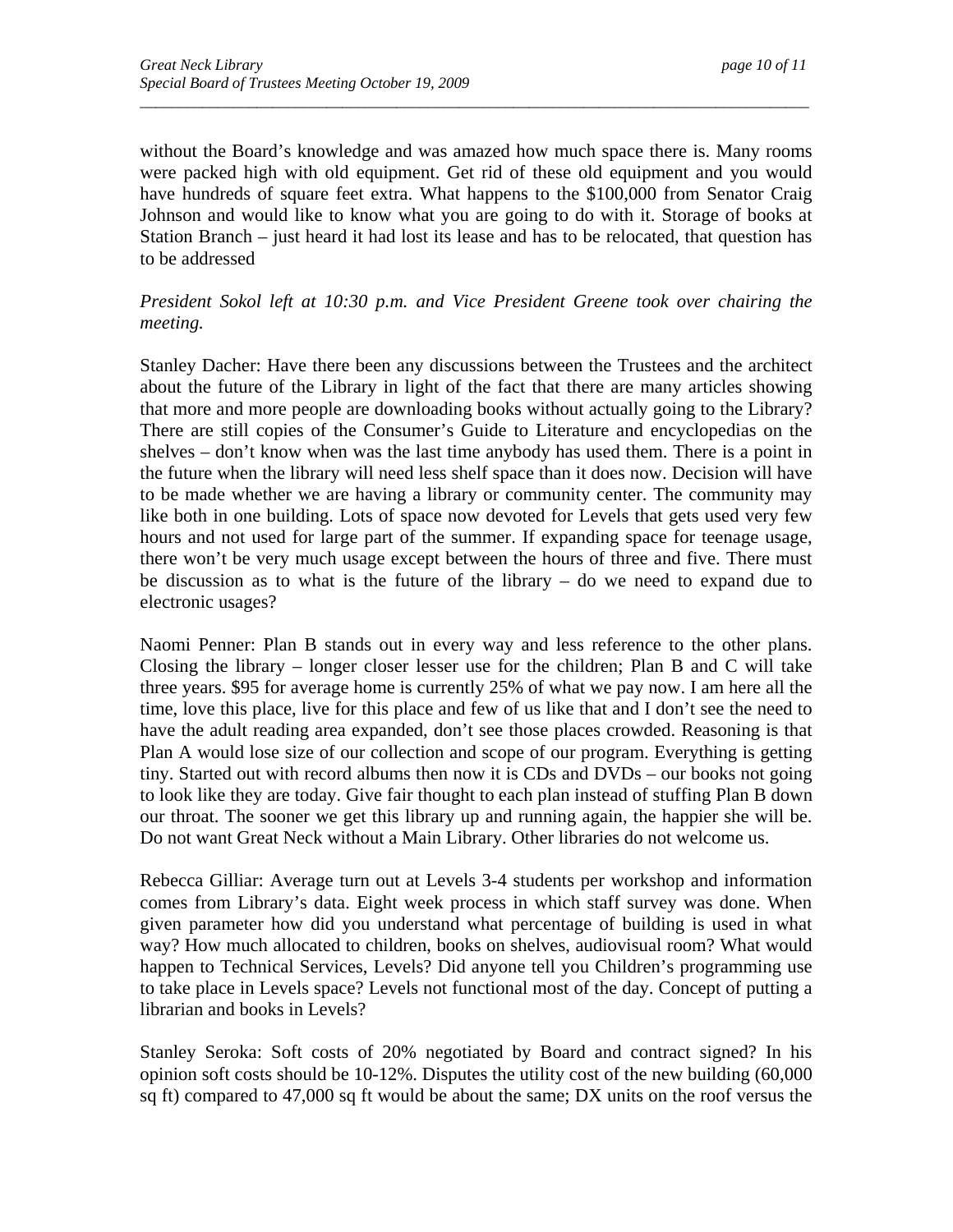water system will not be efficient. How can one review preliminary reports of the concept designs? Radiant heating is it optional or desirable. Glass on south and east side is excessive. Should go back to more stone work

*\_\_\_\_\_\_\_\_\_\_\_\_\_\_\_\_\_\_\_\_\_\_\_\_\_\_\_\_\_\_\_\_\_\_\_\_\_\_\_\_\_\_\_\_\_\_\_\_\_\_\_\_\_\_\_\_\_\_\_\_\_\_\_\_\_\_\_\_\_\_\_\_\_\_\_\_\_\_\_\_\_\_\_\_\_\_* 

JoAnn Farley: She thanked the Trustees for mailing post cards to the community. Any meeting of the Building Committee before 10/29 meeting at the Atria and will that meeting be exactly the same meeting as tonight or will it be different?

Stu Hochron: How much spent in preparation for plan since 1996? I believe \$170,000 at that time. In December 2004, the actual expenditure was \$245,000. how much money has been spent since 1996 on all these plans. On the proposed \$15 million bond for 20 years, how many dollars in financing are part of that amount or is it in addition to the \$15 million? So the \$15 million bond is actually a \$24 million bond which will not cost taxpayers \$50 per year but \$100. The library tax is not the only tax people pay in this community. If you can allow any proposal to go through for \$350,000 just for skylights it is absurd

Norman Rutta: Should present some chart and calculations to support numbers thrown around loosely. If you put a bond out for \$15 million you don't get \$15 million, you get less. Staff came up with a wish list and based on that more space was added. Market conditions were ignored. Articles in paper about libraries adopting Kindle. Amazon and Kindle are competing in prices and it is becoming the new mode on getting books. Great Neck population and library's circulations and collection have not increased. The Board does not have public trust!

Carol Frank: Outside of professionals, who is in charge of exploring what is required for energy incentives and grants; incentives from LIPA

On motion by Andrew Greene and seconded by Josie Pizer, the meeting was adjourned at 11:10 p.m.

Respectfully submitted,

 Janet Eshaghoff Secretary of the Board of Trustees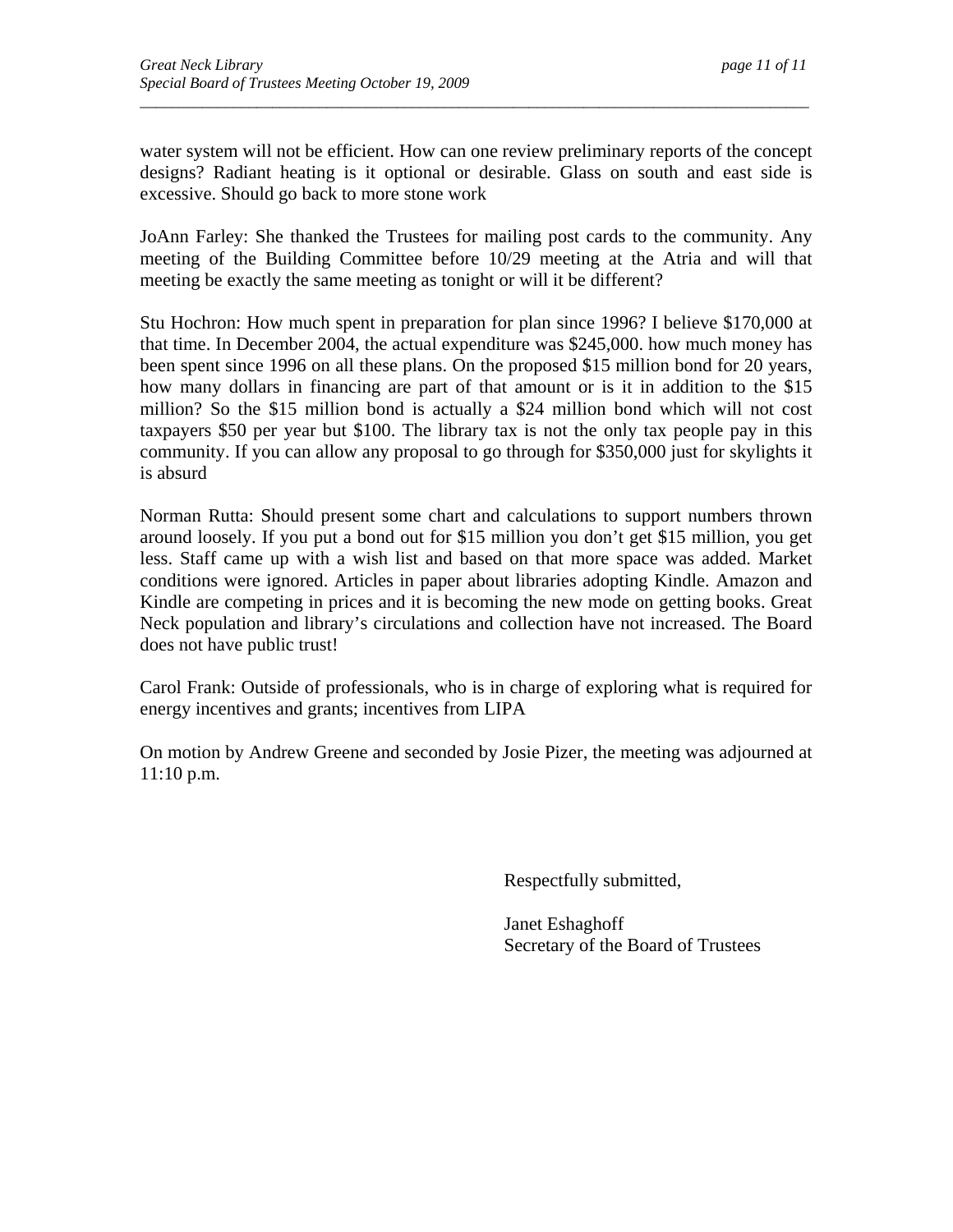Shirley Siegal 25 Cooper Drive, Great Neck, NY 11023-1908 tel. 516-466-0427 email shirlevjunes@gmail.com

#### Proposed Library Renovation/Expansion Should Be a Green Building

## Leeds Certification is necessary.

# Town of North Hempstead Ecological Commission has studied the importance of TNH wide adoption of Leeds for all construction with Certification..<br>Board of Trustees meeting Cotober 19, 2009

Board of Trustees meeting Suggestions for Bayview Ave. Building renovation and expansion Renovations, Repairs, Replacements

#### a. Complete overhaul of electrical systems-

League of Women Voters Community meetings and SCAG (Stanton Cleaners Area Community Group Inc. public meetings experienced serious problems with present electrical system. We heard short circuits crackling below the wooden

#### floors.

We were afraid of a fire below the flooring.

Speakers were unable to present power point presentations.

We were unable to hold teleconferencing seminars.

There are communication problems with different locations.

b. Renovations are necessary to make building really ADA compliant.

c. Rear façade is falling down. Bracing is holding up the balcony.

What if three people on the balcony exceed the bracing's capabilities?

Present building is Not Americans with Disabilities Act (ADA) compliant ADA patrons must back out and then turn around to get into main floor elevator to go up or downstairs. Non-compliance is grandfathered in.

2. Heating and Cooling Systems must be replaced; Poor ventilation

#### 3. Children's Department

Must enlarge childrens' areas- increase in population of young children Present Shelving for books are too high for children to reach. Must be re designed.

Library needs a special room for childrens' programs where arts and crafts can be done and clean up and preparation areas are provided.

The Community room is not a proper place for children's programs. Childrens' programs are booked solid at their very 1<sup>st</sup> announcement. Large areas are necessary.

#### 4. There is no Young Adult (High School) Student Area

Young Adults move to any area available;however, if they try to form a study group they will be disturbing adults and college students trying to do their research.